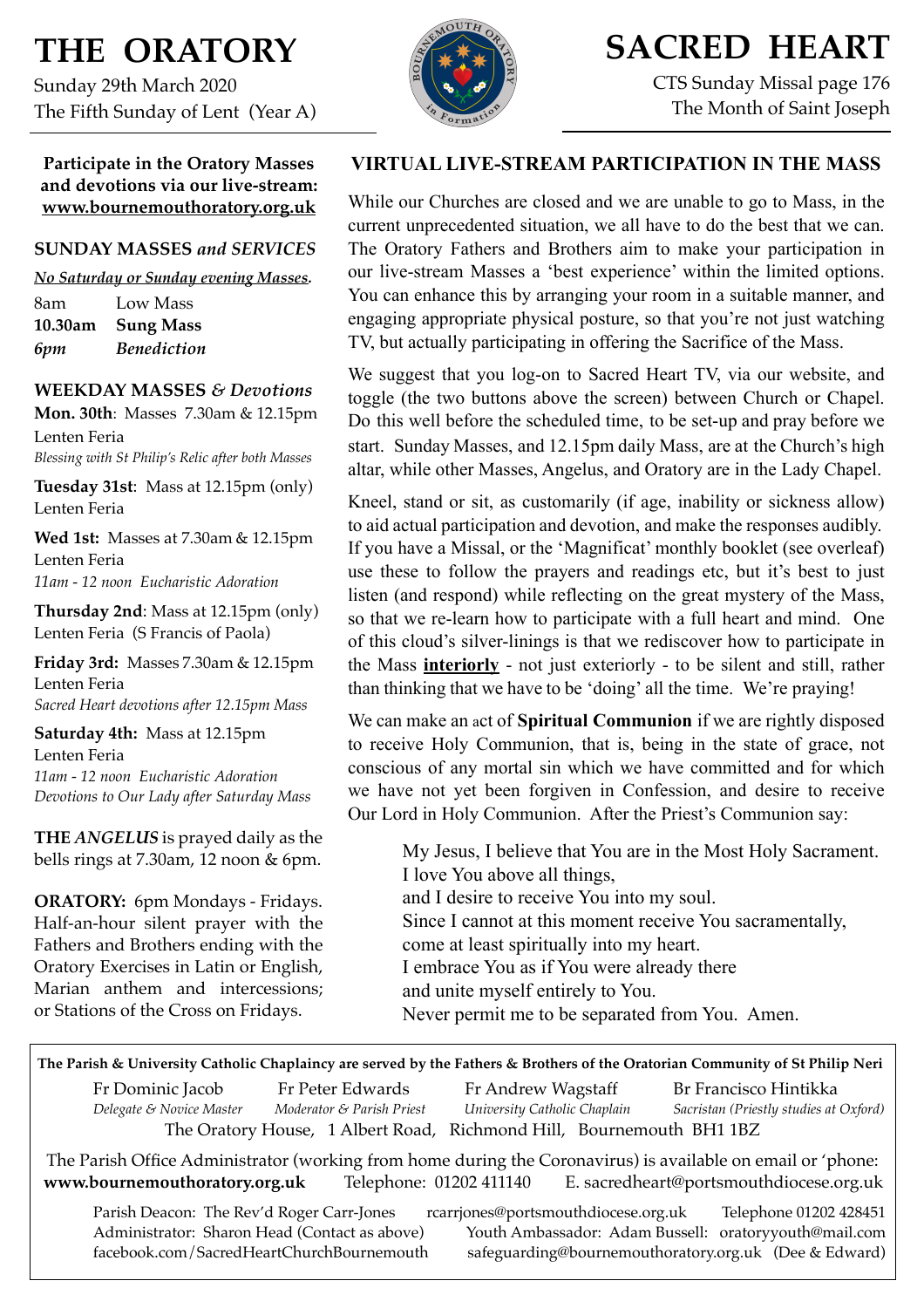#### **REDEDICATION OF ENGLAND AS THE DOWRY OF MARY**

National and Personal Act of Entrustment to Our Lady **being made publicly at 12 noon on Sunday 29th March 2020**  by every Catholic Bishop in England, at the Walsingham National Shrine, in all Catholic Churches, in every Catholic home, and by individuals.

**In the Oratory at the end of each Mass, and after 6pm Benediction.** 

*This national rededication is both a personal promise by today's English Catholics and a renewal of the entrustment vows made by King Richard II in Westminster Abbey in 1381. "Mary's Dowry' means that England is 'set aside' as a gift for Our Lady. We place ourselves anew under her protection*.

**Prayer**: O Blessed Virgin Mary, Mother of God and our most gentle Queen and Mother, look down in mercy upon England thy Dowry and upon us all who greatly hope and trust in thee.

**Response**: We your faithful people assembled here offer you this country in which we live. Once it was yours, all its children were your children and you were honoured throughout England as its Protectress and its Queen. Again do we consecrate it as your Dowry, and entrust it to your maternal care.

**Prayer**: By thee it was that Jesus our Saviour and our hope was given unto the world; and He has given thee to us that we might hope still more.

**Response**: To you we entrust the Church, which invokes you as Mother. On earth you preceded her in the pilgrimage of faith. Comfort her in her difficulties and trials. Make her always the sign and instrument of intimate union with God, and of the unity of the whole human race. To you, Mother of the human family, and of the nations, we confidently entrust the whole of humanity with its hopes and fears. Let it not lack the light of true wisdom. Guide it to seek freedom and justice for all. Direct its steps in the ways of peace. Enable all to meet Christ, the Way, the Truth and the Life.

**Prayer:** Plead for us thy children, whom thou didst receive and accept at the foot of the Cross, O sorrowful Mother.

**Response**: Pray, O Holy Mother of God, for the conversion of heart of the people of England, restoration of the sick, consolation for the troubled, repentance of sinners, peace to the departed. Queen of Peace, pray for us and give to the world the peace for which all peoples are longing, peace in the truth, justice and charity of Christ. Give peace to the nations and to the souls of all, that in peace, the Kingdom of God may prevail.

**Prayer**: Intercede for our separated brethren, that with us in the one true fold they may be united to the supreme Shepherd, the Vicar of thy Son.

**Response**: May your prayers bring back this country to the fullness of its ancient faith. May your intercession lead us to a closer union with your divine Son. We offer you all the people of this land, especially those who know you so little or not at all. May all in our country know Christ, the light of the world and its only Saviour.

**Pray**: Pray for us all, dear Mother, that by faith fruitful in good works we may all deserve to see and praise God, together with thee, in our heavenly home.

**Response**: May we who follow your Son, be fruitful in the good work of building a culture of life in our world, where all human life is treasured and the gift of God's creation is respected and cared for, so that all may share the fruits of God's generous love

- V: Pray for us O Holy Mother of God
- R: That we may be made worthy of the Promises of Christ.

Let us pray: O alone of all women, Mother and Virgin, Mother most happy, Virgin most pure, sinful as we are, we come to see you who are all pure, we salute you, we honour you as how we may with our humble offerings. May thy Son grant us, that imitating thy most holy manners, we also, by the grace of the Holy Spirit may deserve spiritually to conceive the Lord Jesus in our inmost soul, and once conceived never to lose Him. Amen.

Participate in Masses & devotions at the Oratory via our website:

**[www.bournemouthoratory.org.uk](http://www.bournemouthoratory.org.uk)** 

then click on: **Sacred Heart TV** 

Live-stream 24hours 7 days a week

## **All events are cancelled on order of the Government and by decree of the Diocesan Bishop**

The Oratory Church has 24 / 7 live-stream of all our Masses and devotions on Sacred Heart TV via: **[www.bournemouthoratory.org.uk](http://www.bournemouthoratory.org.uk)**

**Recommended resources for Mass** include Magnificat (£45 per annum) at **[magnificat.co.uk](http://magnificat.co.uk)** and the Universalis app. at **[universalis.com](http://universalis.com)** also the CTS Simple Prayer Book, and subscribe FREE to Mother Angelica's Eternal Word Television Network (EWTN): **www.ewtn.co.uk**

**WORKING** with **CHARITIES** in our **HALL**  Our partnership with Hope for Food (feeding 100+ homeless rough-sleepers daily) is temporarily transferred to St Mungos and the Local Authority finding hotels for them.

**BISHOP PHILIP** invites you to sign up FREE to his E-News direct to your in box: **www.[portsmouthdiocese.org.uk/enews](http://www.portsmouthdiocese.org.uk/enews)** 

**NEXT SUNDAY'S READINGS 'The God Who Speaks' Year of the Word**  Palm Sunday (Year A) Palm Gospel: Matthew 21:1-11 Isaiah 50: 4-7; Philippians 2: 6-11; The Passion: Matthew 26:14 - 27:66.

#### **The Collection and finance updates will appear in the Monthly Newsletter.**

Please send your weekly Gift Aid envelopes to the Parish Office so that we don't run out of money while there are no public Masses.

If you usually support the Parish by weekly Gift Aid envelopes, or loose cash, please set up a Standing Order with your bank to **Sacred Heart Church**. This is easily done via on-line banking, or email our Office and we'll email a form. Our bank details are:

> Sort Code: 30 - 93 - 04 Account Number: 00 87 53 18

Cheque should be made payable to: *Sacred Heart Catholic Church Bournemouth*

Please use the **Donate** button on our website.